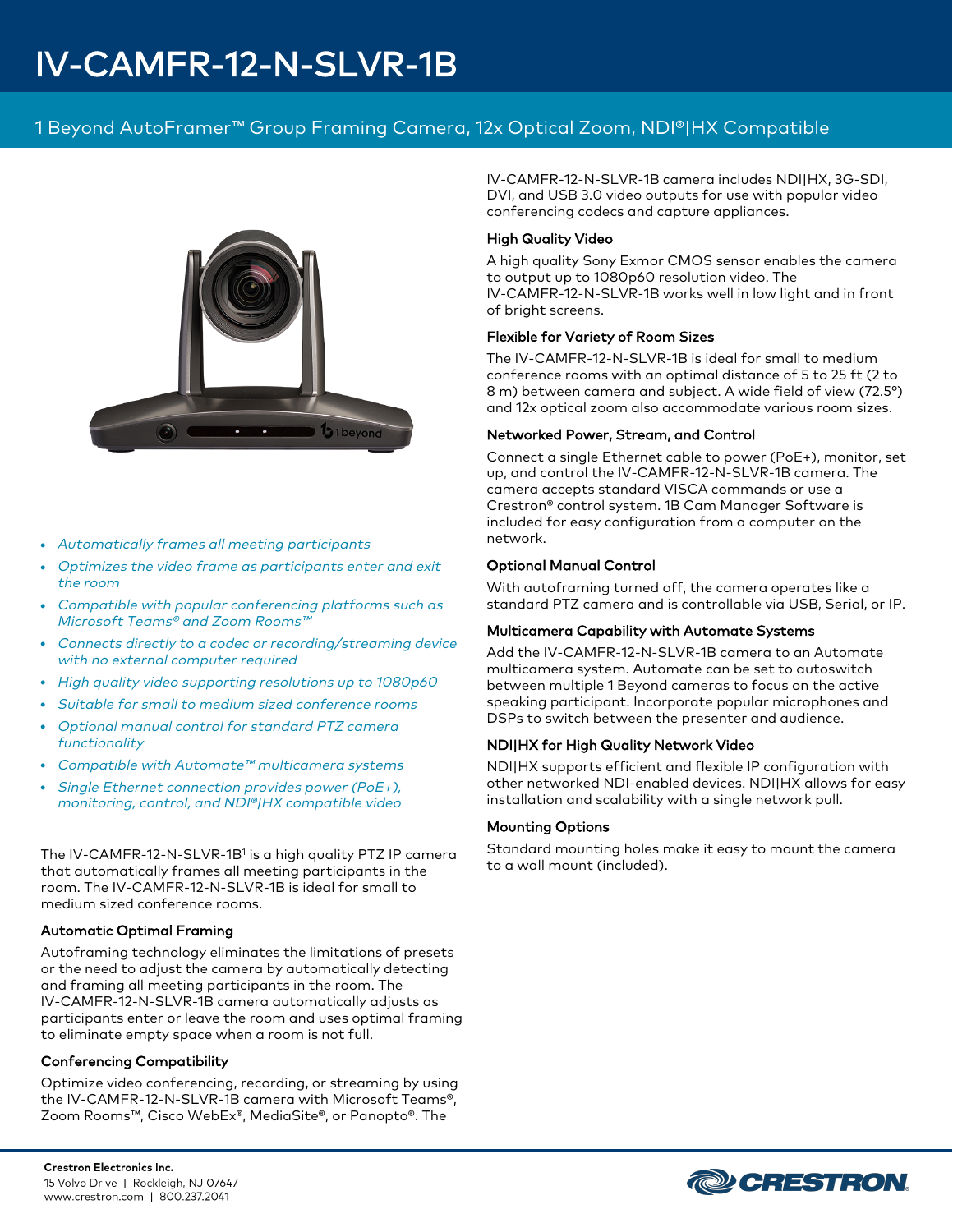# 1 Beyond AutoFramer™ Group Framing Camera, 12x Optical Zoom, NDI®|HX Compatible

## Specifications

### Optics and Processing

| Image Sensor                  | 1/2.8 in. Sony Exmor CMOS, 2.14MP                                                                                 |
|-------------------------------|-------------------------------------------------------------------------------------------------------------------|
| Recommended<br>Range          | 5-25 ft from subject, 5-7 ft from ground                                                                          |
| Focal Lens & Iris             | Tracking Camera: f=3.9-46.8 mm, F1.6 -<br>F2.8:<br>Wide-Angle Camera: f=2.4 mm                                    |
| Field of View                 | Tracking Camera: 72.5° - 6.3°<br>Wide-Angle Camera: Horizontal 86°,<br>Vertical 52°                               |
| Focus System                  | Tracking Camera: Auto, Manual, PTZ Push,<br>One Push<br>Wide-Angle Camera: Fixed                                  |
| Minimum<br>Illumination       | 0.5 Lux (30FPS)                                                                                                   |
| <b>Shutter Speed</b>          | 1/1 - 1/10,000 sec                                                                                                |
| Gain                          | Tracking Camera: Auto, Manual<br>Wide-Angle Camera: Auto                                                          |
| <b>White Balance</b>          | Tracking Camera: Auto, Indoor, Outdoor,<br>One Push, Manual<br>Wide-Angle Camera: Auto                            |
| <b>Exposure</b>               | Tracking Camera: Auto, Manual, Shutter<br>Priority, Iris Priority, Brightness Priority<br>Wide-Angle Camera: Auto |
| Number of<br>Presets          | Up to 256                                                                                                         |
| Serial Control                | RS-485, RS-232 (VISCA, PELCO-D), USB<br>3.0                                                                       |
| <b>IP Control</b><br>Protocol | HTTP, RTP, TCP, UDP, ONVIF                                                                                        |

#### Pan, Tilt, Zoom

| Tilt/Pan Angle  | Tracking Camera: Tilt: 30° - 90°, Pan: 170°<br>$-170^{\circ}$<br>Wide-Angle Camera: N/A                    |
|-----------------|------------------------------------------------------------------------------------------------------------|
| Tilt/Pan Speed  | Tracking Camera: Tilt: 0.1° - 90° /s, Pan:<br>$0.1^{\circ}$ - 120 $^{\circ}$ /s:<br>Wide-Angle Camera: N/A |
| Zoom            | Tracking Camera: 12X Optical, 12X Digital;<br>Wide-Angle Camera: N/A                                       |
| Connectivity    |                                                                                                            |
| <b>Ethernet</b> | RJ-45, 100Mb                                                                                               |
| Video           |                                                                                                            |

Video Outputs<sup>1</sup> 3G-SDI, DVI-D/HDMI® output, USB 3.0, NDI|HX over Ethernet

| <b>Signal Formats</b><br>(HD)  | 1080p60/50/30/25, 1080i60/50,<br>720p60/50                    |
|--------------------------------|---------------------------------------------------------------|
| <b>IP Video</b><br>Compression | H.264 (Dual stream)                                           |
| Streaming                      | RTSP, RTMP                                                    |
| Streaming<br>Resolution        | Up to 1080p60, User-selectable<br>framesize/framerate/bitrate |
| Audio                          |                                                               |
| <b>IP Audio</b><br>Compression | AAC                                                           |
| Power                          |                                                               |
| Power                          | 12VDC, <30 W, PoE+                                            |
| PoE+ Rating                    | 25.5 W                                                        |
| Environmental                  |                                                               |
| Temperature                    | 32° to 104°F (0° to 40°C)                                     |
| Construction                   |                                                               |
|                                | 1/4 in. threaded mount hole for 90° Wall                      |
| Mounting                       | Mount                                                         |
| Color                          | Silver                                                        |
| S/N                            | ≥50dB                                                         |
| <b>Dimensions</b>              |                                                               |
| <b>Dimensions</b>              | 9.6 in. x 8.3 in. x 6.4 in. (244 mm x 211 mm x<br>163 mm)     |
| Weight                         |                                                               |
| 2.64 lb (1.2 kg)               |                                                               |
|                                |                                                               |
| <b>Included Accessories</b>    |                                                               |
| <b>Power Supply</b>            |                                                               |
| Wall Mount                     |                                                               |
| <b>Serial Control Breakout</b> |                                                               |
| USB 3.0 Cable                  |                                                               |

## Available Accessories

For a list of available accessories, visit the [IV-CAMFR-12-N-SLVR-1B](https://www.crestron.com/model/6512852) product page.